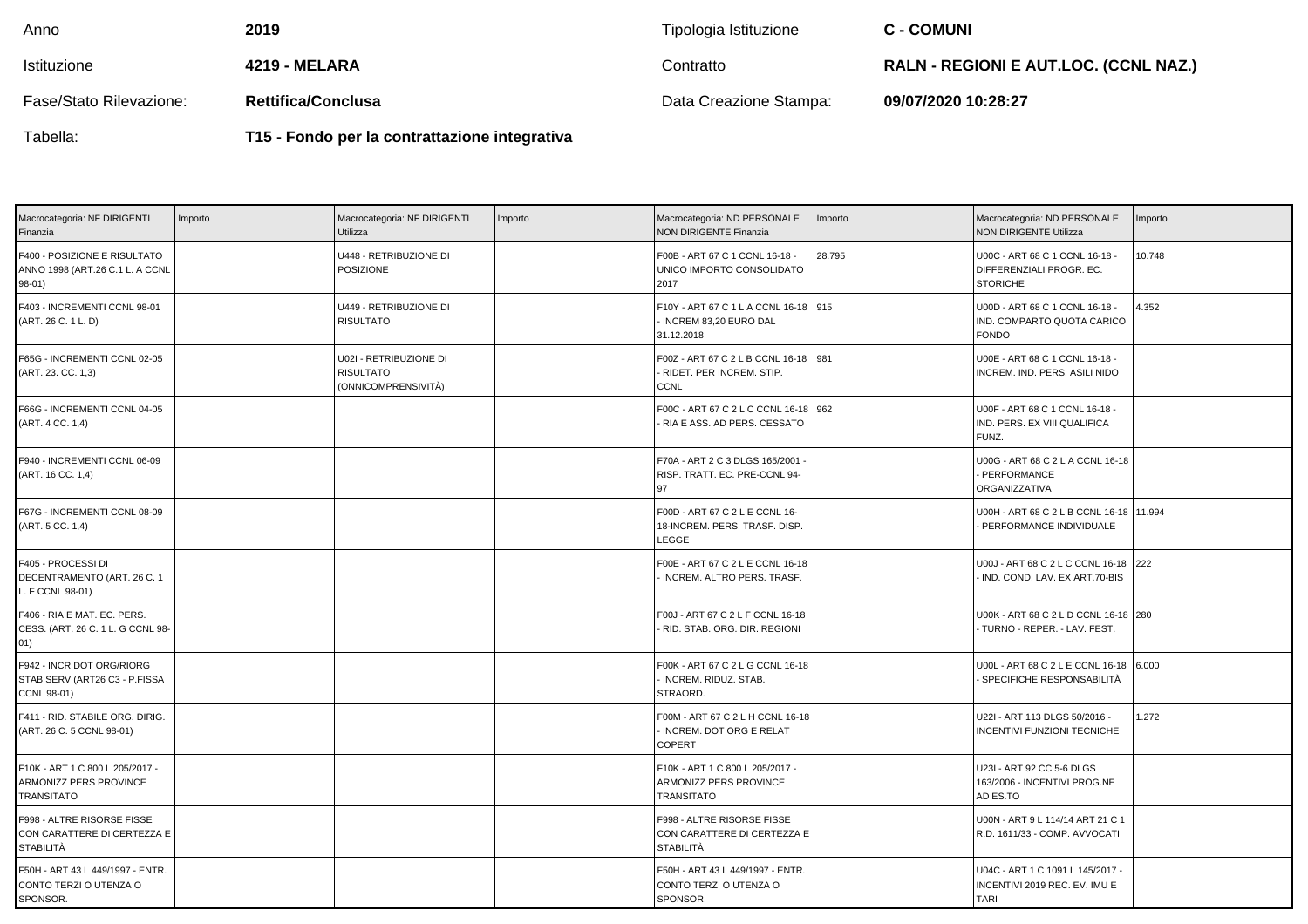| F51H - ART 43 L 449/1997 -<br>RISPARMI DI GESTIONE                        |  | F96H - ART 16 CC 4-5-6 DL 98/11 -<br>RISP. PIANI RAZIONALIZZAZIONE               |       | U00P - ART 70-TER CCNL 16-18 -<br><b>COMPENSI ISTAT</b>                         |        |
|---------------------------------------------------------------------------|--|----------------------------------------------------------------------------------|-------|---------------------------------------------------------------------------------|--------|
| F408 - INTEGRAZIONE 1,2% (ART.<br>26 C. 2 CCNL 98-01)                     |  | F00N - ART 113 DLGS 50/2016 -<br>QUOTE INCENTIVI FUNZIONI<br><b>TECNICHE</b>     | 5.000 | U00Q - ART 68 C 2 L G CCNL 16-18<br>ALTRE SPEC. DISP. DI LEGGE                  |        |
| F943 - RIORGANIZZ. (ART. 26 C. 3<br>- PARTE VARIAB. CCNL 98-01)           |  | F00Q - ART 92 CC 5-6 DLGS<br>163/06 - QUOTE PROG.NE AD<br><b>ESAURIMENTO</b>     |       | U00R - ART 68 C 2 L H CCNL 16-18<br>- MESSI NOTIFICATORI                        |        |
| F10M - ART 9 C 3 L 114/14 - COMP<br>AVVOCATI CARICO<br><b>CONTROPARTI</b> |  | F10M - ART 9 C 3 L 114/14 - COMP<br>AVVOCATI CARICO<br><b>CONTROPARTI</b>        |       | U00S - ART 68 C 2 L I CCNL 16-18 -<br>RIS. PERS. DA CASE DA GIOCO               |        |
| F10N - ART 9 C 6 L 114/14 - COMP<br>AVVOCATI SPESE COMPENSATE             |  | F10N - ART 9 C 6 L 114/14 - COMP<br>AVVOCATI SPESE COMPENSATE                    |       | U00T - ART 68 C 2 L J CCNL 16-18<br>PEO ANNO DI RIFERIMENTO                     | 1.263  |
| F10L - ART 1 C 1091 L 145/2018 -<br>REC. EV. IMU E TARI                   |  | F10L - ART 1 C 1091 L 145/2018 -<br>REC. EV. IMU E TARI                          |       | U01B - ART 56-TER CCNL 16-18 -<br>PL SERV. AGG INIZ PRIVATA                     |        |
| F404 - SPEC. DISP. DI LEGGE<br>(ART. 20 C. 2 CCNL 06-09)                  |  | F00S - ART 70-TER CCNL 16-18 -<br>CONTR ISTAT E ENTI PUBBL<br><b>AUTORIZZ</b>    |       | U00M - ART 56-QUATER L C<br>CCNL16-18 - PL INC PROV VIOLAZ<br><b>CODICE STR</b> |        |
| F68G - INCARICHI DA SOGGETTI<br>TERZI (ART. 20, CC. 3-5 CCNL 06-<br>(09)  |  | F00V - ART 56-TER CCNL 16-18 -<br>RISORSE SERV AGG PL INIZ<br>PRIVATA            |       | U00V - ART 56-QUINQUIES CCNL<br>16-18 - PL INDENNITÀ DI SERV.<br><b>ESTERNO</b> |        |
| F96H - ART 16 CC 4-5-6 DL 98/11 -<br>RISP. PIANI RAZIONALIZZAZIONE        |  | F01V - ART 56-QUATER L C CCNL<br>16-18 - PROV. VIOLAZ. CODICE<br><b>STRADA</b>   |       | U00Y - ART 56-SEXIES CCNL 16-<br>18 - PL INDENNITÀ DI FUNZIONE                  | 3.000  |
| F01L - ART 23 CC 4, 6 DLGS<br>75/2017 - RIS. SPERIMENTAZIONE              |  | F00T - ART 67 C 3 L C CCNL 16-18<br>ALTRE SPEC. DISP. DI LEGGE                   |       | U998 - ALTRI ISTITUTI NON<br>COMPRESI FRA I PRECEDENTI                          |        |
| F995 - ALTRE RISORSE VARIABILI                                            |  | F00U - ART 67 C 3 L D CCNL 16-<br>18-RIA CESS ANNO PREC MENSIL<br><b>RESIDUE</b> |       | U00U - ART 15 C 1 CCNL 16-18 -<br>RETRIB. DI POSIZIONE                          | 14.409 |
| F999 - SOMME NON UTILIZZATE<br>FONDO ANNO PRECEDENTE                      |  | F00W - ART 67 C 3 L E CCNL 16-18<br>-RISP. STRAORD. CONS. ANNO<br>PREC.          |       | U00W - ART 15 C 1 CCNL 16-18 -<br>RETRIB. DI RISULTATO                          | 3.848  |
| F934 - DECURTAZIONE FONDO<br>3.356,97 EURO (ART.1 C.3 L. E<br>CCNL 00-01) |  | F00X - ART 67 C 3 L F CCNL 16-18<br>MESSI NOTIFICATORI                           |       | U00X - ART 15 C 6 CCNL 16-18 -<br>RETRIB. DI RISULTATO INC.<br><b>INTERIM</b>   |        |
| F27I - ART 1 C 456 L 147/2013 -<br>DECURTAZIONE PERMANENTE                |  | F00Y - ART 67 C 3 L G CCNL 16-18<br>RIS. PERS. DA CASE DA GIOCO                  |       |                                                                                 |        |
| F00P - ART 23 C 2 DLGS 75/2017 -<br>DEC. FONDO RISPETTO LIMITE<br>2016    |  | F01J - ART 67 C 3 L H CCNL 16-18 2.143<br>INTEGRAZIONE 1,2% M.S. 1997            |       |                                                                                 |        |
| F01S - ART 40 C 3-Q DLGS<br>165/2001 - DEC. ANNO PER PIANI<br>DI RECUP.   |  | F01K - ART 67 C 3 L I CCNL 16-18-<br>RIS. OBIETT. ENTE ANCHE<br>MANTEN.          |       |                                                                                 |        |
| F01T - ART 4 DL 16/2014 - DEC.<br>ANNO PER PIANI DI RECUP.                |  | F01L - ART 23 CC 4, 6 DLGS<br>75/2017 - RIS. SPERIMENTAZIONE                     |       |                                                                                 |        |
| F01P - ALTRE DECURTAZIONI                                                 |  | F01M - ART 67 C 3 L K CCNL 16-<br>18-INTEGR. PERS. TRASF.<br>CORSO D'ANNO        |       |                                                                                 |        |
|                                                                           |  | F01N - ART 68 C 1 CCNL 16-18-RIS 5.098<br>FISSE NON UTILIZZATE FONDI<br>PREC.    |       |                                                                                 |        |